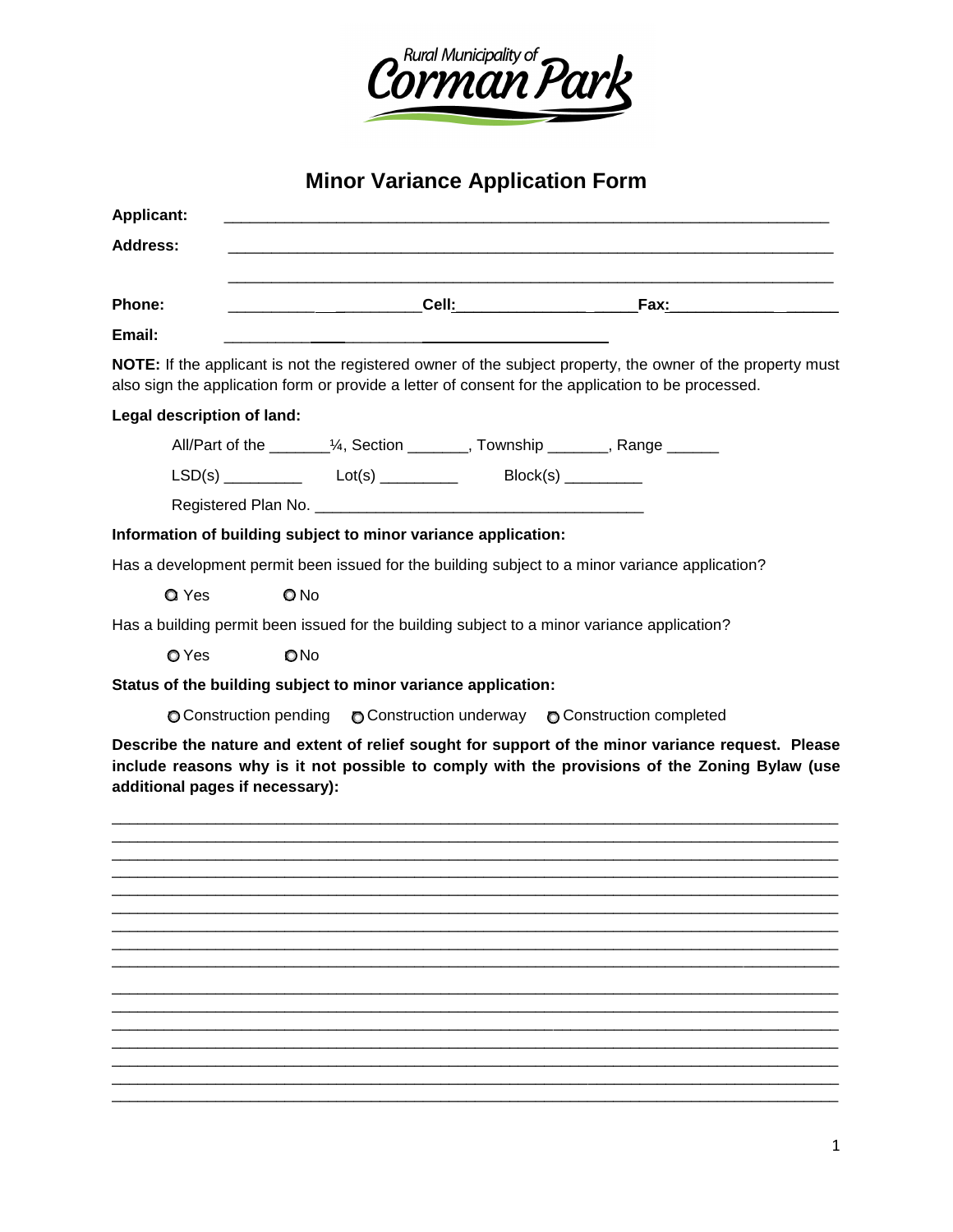## **Attachments:**

Please include the following:

□ \$125 Non-refundable Application Fee (cash/cheque/debit)

□ Site Plan or Real Property Report (surveyor's certificate) reflecting the location of all buildings and structures on site as of the date of application including:

- north arrow;
- boundaries of the parcel including approximate dimensions;
- dimensions of existing and/or proposed buildings and structures;
- setback dimensions of buildings and structures on the property to property lines and other buildings or structures;
- **•** location of all existing and proposed utilities;
- location of all existing and/or proposed approaches and driveways; and
- the location of all distinguishing physical features located on or adjacent to the property including but not limited to sloughs, streams, culverts, drainage ways, wetlands, slopes, bluffs, etc.

## **Declaration by Applicant**

 $\sim$   $\frac{1}{2}$   $\sim$   $\frac{1}{2}$   $\sim$   $\sim$   $\sim$ 

| Ωt                                                                                                             |  | in the Province of |  |
|----------------------------------------------------------------------------------------------------------------|--|--------------------|--|
| solemnly declare that all of the above statements within this application are                                  |  |                    |  |
| true, and I make this solemn declaration conscientiously believing it to be true and knowing that it is of the |  |                    |  |
| same force and effect as if made under oath and by virtue of "The Canada Evidence Act".                        |  |                    |  |

I further agree to indemnify and hold harmless the Municipality from and against any claims, demands, liabilities, costs or damages related to the development undertaken pursuant to this application.

| DATE: | SIGNATURE:                            |  |
|-------|---------------------------------------|--|
| DATE: | LANDOWNER SIGNATURE:<br>(if required) |  |

# **Submit Application**

| For Office Use Only:                |                                                                            |  |
|-------------------------------------|----------------------------------------------------------------------------|--|
|                                     | Application # ___________________ Date Received: _________________________ |  |
| Comments:                           |                                                                            |  |
| Cash Receipt #: ___________________ |                                                                            |  |
| Amount Paid: _____________________  |                                                                            |  |
| Cheque No: _                        |                                                                            |  |